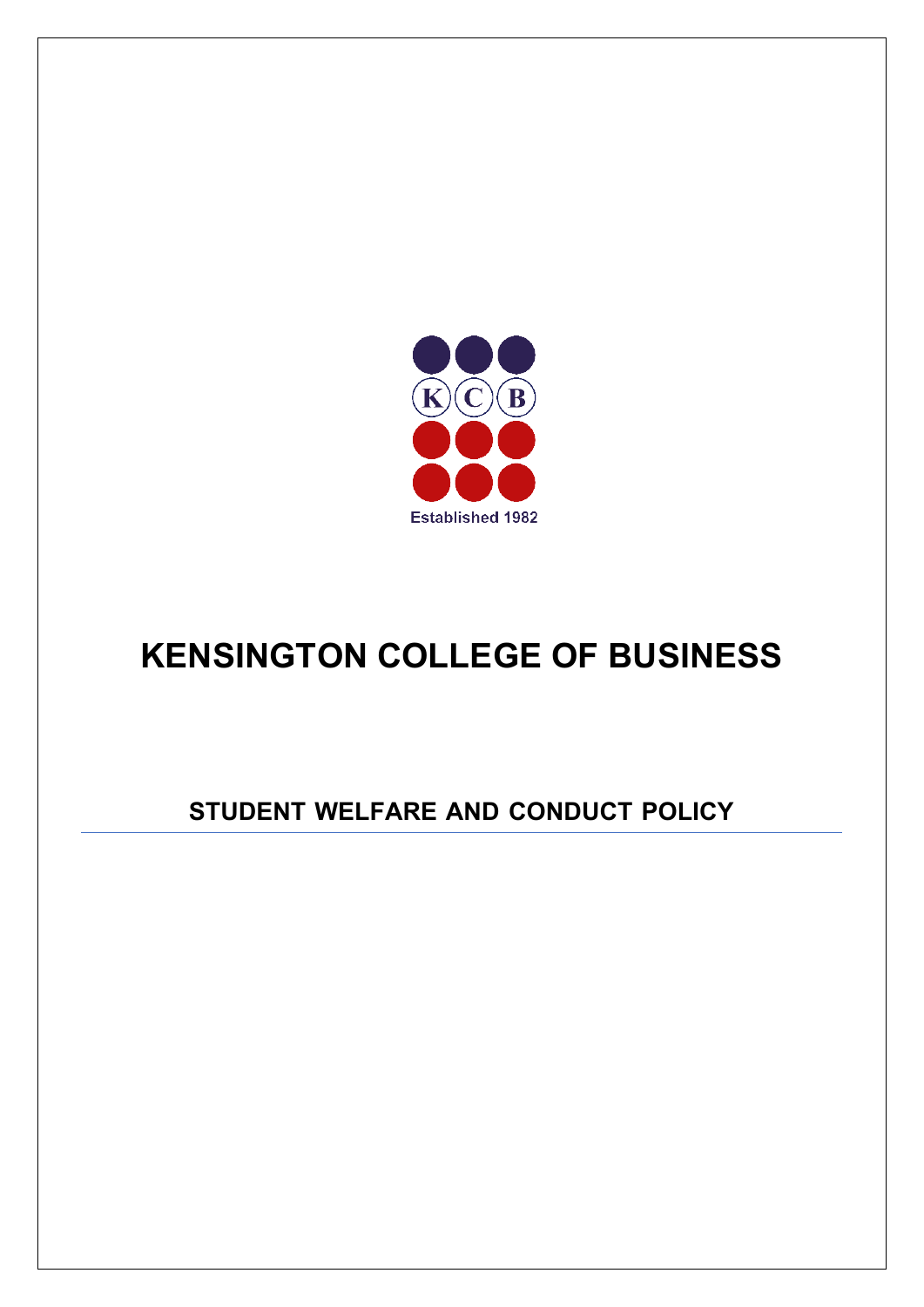### **Table of Contents**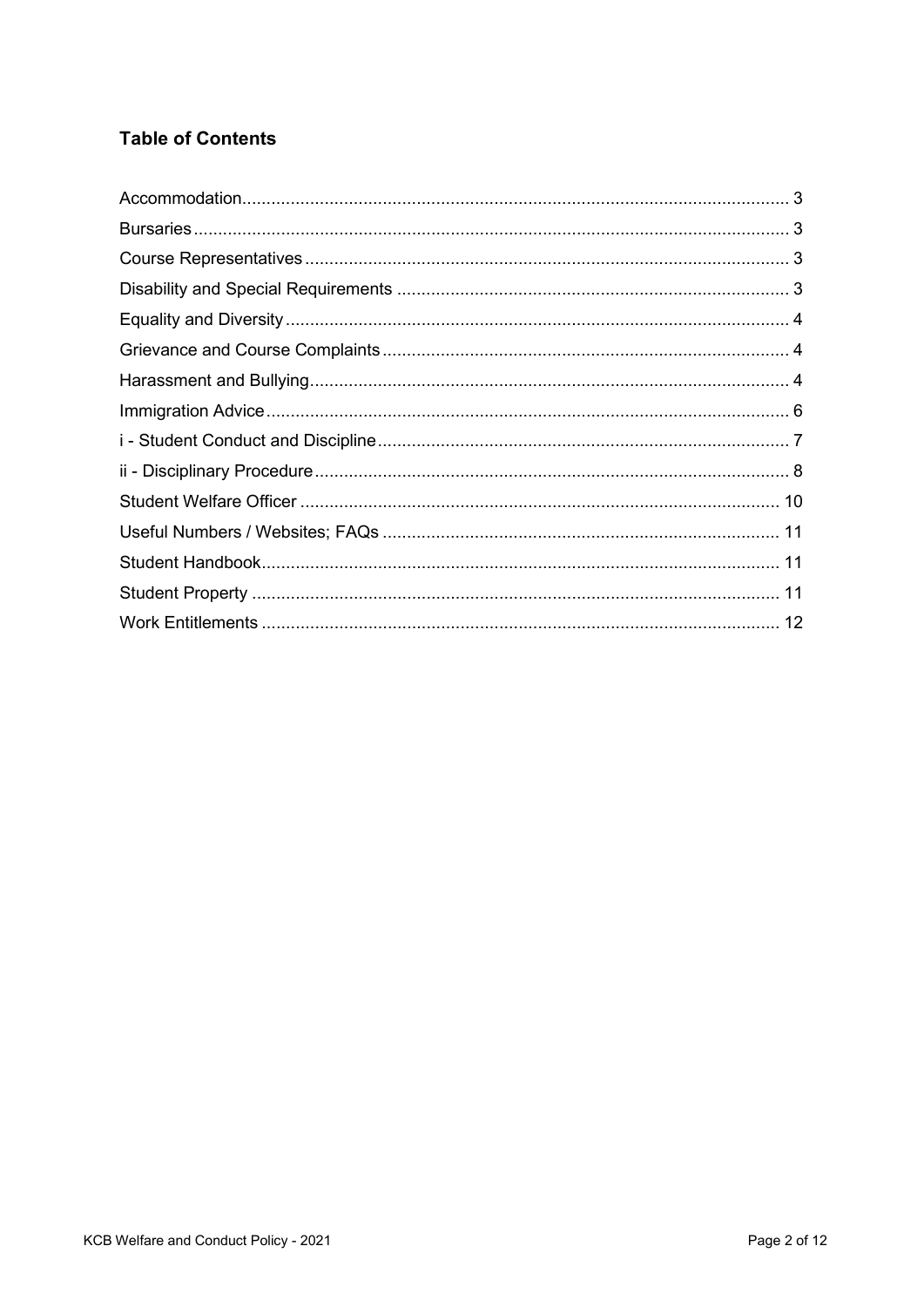#### <span id="page-2-0"></span>**Accommodation**

The College does not have the facility to offer accommodation to students. We recognise that new entrants to London or the UK may require short-term accommodation while making arrangements for longer-term accommodation. On request, we can provide applicants with the details of the London Hostel Association who can reserve a place in a nearby London hostel.

This arrangement is not proposed as a long-term solution to a student's need for accommodation and our students find their own accommodation or make arrangements with other students.

Please note that the College does not provide an airport pick-up service (for information on travelling in London (including the London Airports) please refer to travel guidance on the Transport for London website [www.TFL.gov.uk](http://www.tfl.gov.uk/) )

#### <span id="page-2-1"></span>**Bursaries**

Any decisions regarding bursaries shall be made by the Board of Governors. Requests can be made to the Registrar and shall be judged on financial and academic grounds. Bursary request forms are available from the Registry.

#### <span id="page-2-2"></span>**Course Representatives**

Students elect Course/Student Representatives for each of the main courses. This has developed from a role in which we invited students to give feedback on the modules, teaching, College facilities and support and we are increasingly looking to students to interact with the College management regarding their experiences both on their courses and as students at the College and in the UK generally.

#### <span id="page-2-3"></span>**Disability and Special Requirements**

The College commits seriously to making all reasonable efforts to ensure that our facilities are equally available for all students.

Students are not required to disclose any disability of which they are aware to the College, though the College will not be able to make adjustments.

The College is permitted to enquire with students whether they have disabilities only so as to judge whether appropriate adjustments should be made. Such enquiries will be handled sensitively and information kept in the strictest confidence.

Special examination and assessment arrangements will be made where the College agrees that a student has special requirements. In such a case, the student must discuss these needs with the Programme Leader on commencement of the course, or when the need is discovered. Further information can be found in the Equality and Diversity, and Academic Policies. Any consideration and/or dispensation for disability shall be made in line with the protocol of the awarding body for the course of study (further information can be found through University of Chester, Pearson and Corporate Governance Institute UK & Ireland websites).

The College strongly recommends that any student or applicant with disabilities takes recourse to the huge amount of information about support and legal protection available: for example, the directories provided by the UK government: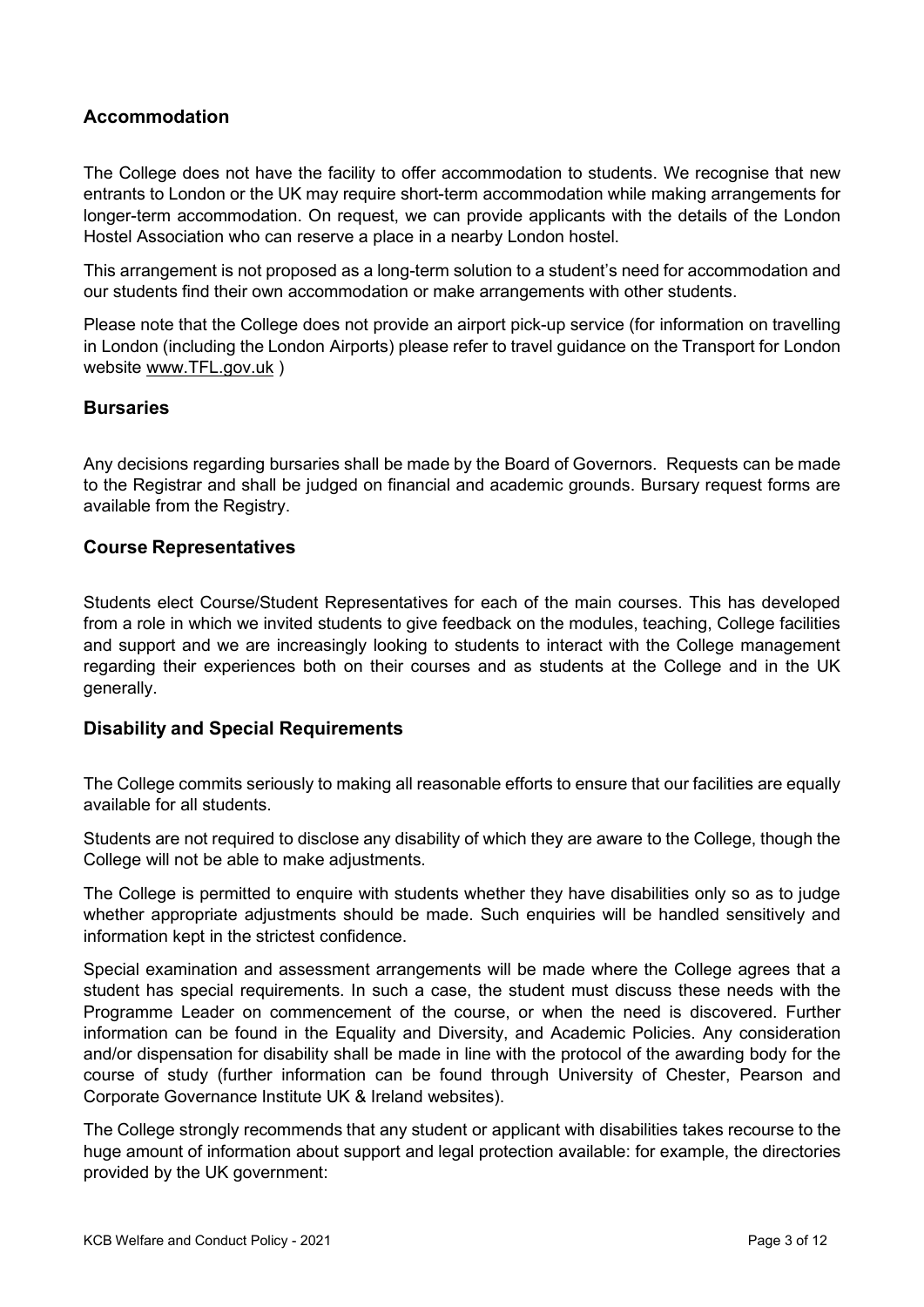#### https:/[/www.gov.uk/search?q=disability](http://www.gov.uk/search?q=disability)

Any student who thinks they may have **dyslexia** should inform the College. Information and advice on screening can be found:

<http://www.dyslexiaaction.org.uk/>

<http://www.nhs.uk/conditions/dyslexia/pages/introduction.aspx>

#### <span id="page-3-0"></span>**Equality and Diversity**

The College recognises that issues of equality and diversity may have a significant impact on a student at an institution with a large proportion of international students such as KCB. The College maintains a specific Equality and Diversity policy which applies to both staff and students and is available separately within our Policy notes.

#### <span id="page-3-1"></span>**Grievance and Course Complaints**

The College has a Complaints Procedure which is published separately from this Policy. We encourage students who have complaints to try to resolve their concerns with us at an informal level, but we also set out the different options available to students who have complaints. As stated, please see "Complaints Procedure" (which is also available on the Student Web Portal).

#### <span id="page-3-2"></span>**Harassment and Bullying**

The College will not accept bullying or harassment and sets out a policy which covers both staff and students. This policy is designed to prevent bullying and harassment and to deal with any cases that occur.

#### **Definition**

Bullying is the repeated victimisation or less favourable treatment of a person by another or others in the College - whether directly or by electronic means, for example.

Examples of what is unacceptable behaviour, including what may be defined as bullying can be found below:

- Spreading malicious rumours, or insulting someone (particularly on gender/race/disability/religion/age);
- Ridiculing or demeaning someone;
- Exclusion or victimisation;
- Unfair treatment;
- Unwelcome sexual advances touching, standing too close, display of offensive materials;
- Behaviour which is threatening or intended to be perceived by the recipient as threatening.

Harassment is: unwanted conduct that has the purpose, or effect, of violating the recipient's dignity, unacceptable language, or unwanted attention creating an intimidating, hostile, degrading, humiliating or offensive environment.

This is not an all-inclusive definition, and harassment can take many forms. In an environment containing staff and students from a wide range of national and cultural backgrounds, the College will encourage everyone to remember that what might be acceptable to one person may be upsetting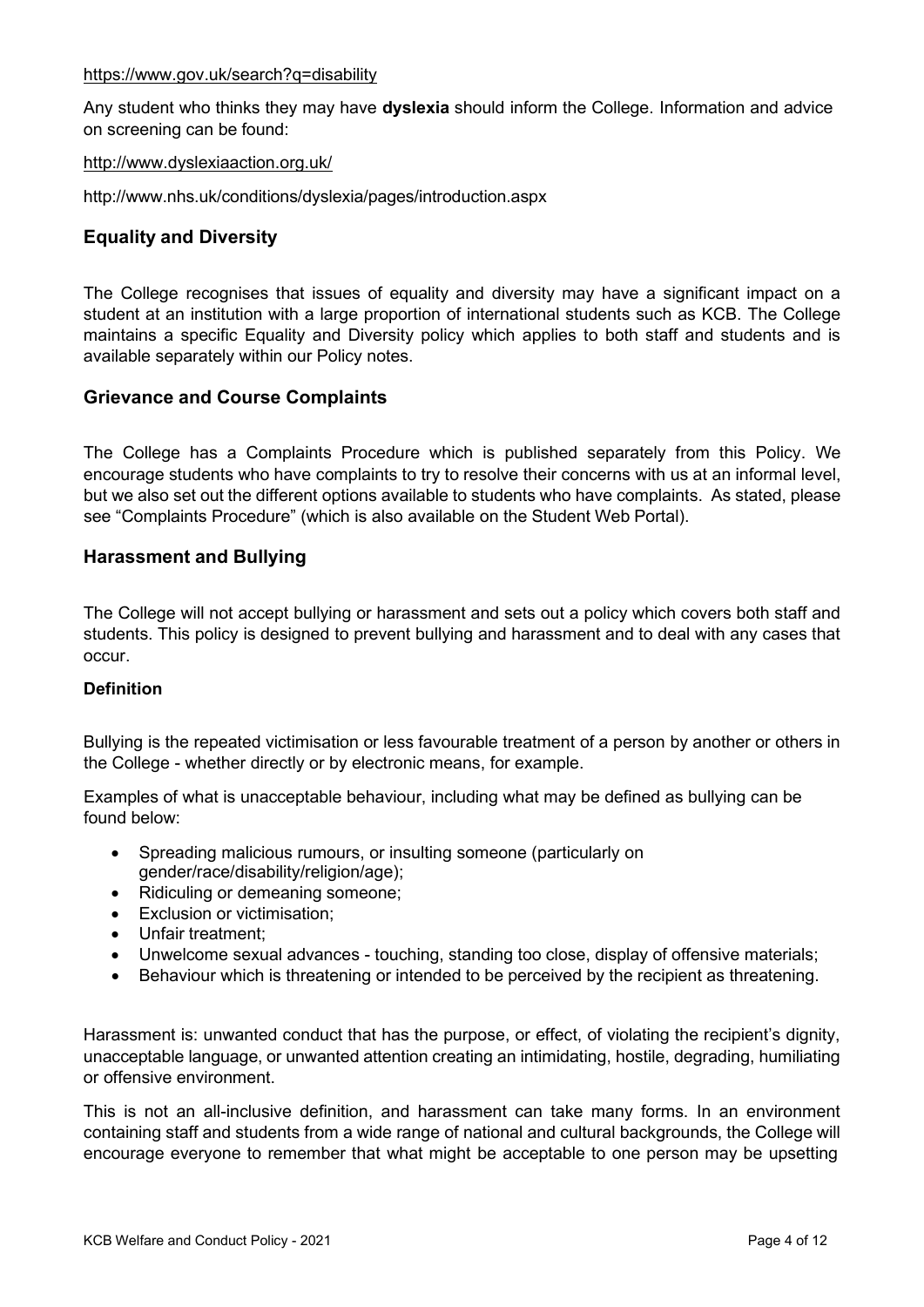and/or intimidating to another. A joke or prank, however innocent it seems, may be very offensive to someone else.

All staff are subject to terms and conditions of employment by which a disciplinary process will be enacted where harassment is found to have taken place. Students will be subject to disciplinary action under the authority of the College Principal who shall have the discretion to take any action deemed appropriate including expulsion from the College. The College will not hesitate to refer cases to the Police and/or UKVI, where necessary.

#### **College Approach**

Management are responsible for ensuring that all students and employees understand that bullying and harassment are not tolerated in the College and for taking early corrective action to deal with behaviour, which may be offensive or intimidating. The College operates separate formal and informal procedures depending on the nature and seriousness of the matter, and **we encourage students to request counselling or additional support at any stage**: this can be done either to the Student Managers, to the Student Welfare Officers, or to the College management in writing.

#### **Informal Procedure**

In some cases, it may be possible to rectify matters informally as sometimes people are not aware that their behaviour is unwelcome and an informal discussion can lead to greater understanding and an agreement that the behaviour will cease.

Therefore, if a student thinks that they may be the victim of bullying or harassment they are encouraged in the first instance to raise the issue with a Student Welfare Office in confidence. The Student Welfare Officer will then investigate the allegations before deciding the correct approach.

The College takes all complaints of bullying and harassment very seriously and will endeavour to deal with each issue promptly, confidentially and adequately.

#### **Formal Procedure**

If resolution at an informal stage has been unsuccessful or the complaint is of greater seriousness, the formal procedure may be used, by which the student should write directly to the Principal of the College who will assign appropriate staff to investigate the matter and propose possible resolutions. Any student who brings a formal claim of harassment or bullying shall be offered a response from the College either in writing, or by a meeting with senior management.

Details of the College's grievance procedure for staff can be found in the Employee Handbook.

Following the outcome of the procedure, if it is found that bullying has occurred then the relevant disciplinary action will be taken.

Disciplinary action may also be considered if a deliberately false allegation of bullying is made.

#### **Confidentiality**

An accusation of bullying or harassment can be potentially defamatory, especially if confidentiality is not observed and a person's reputation is unfairly damaged. The College therefore takes confidentiality very seriously. All documentation and details of bullying and harassment enquiries, allegations and grievances will be kept securely.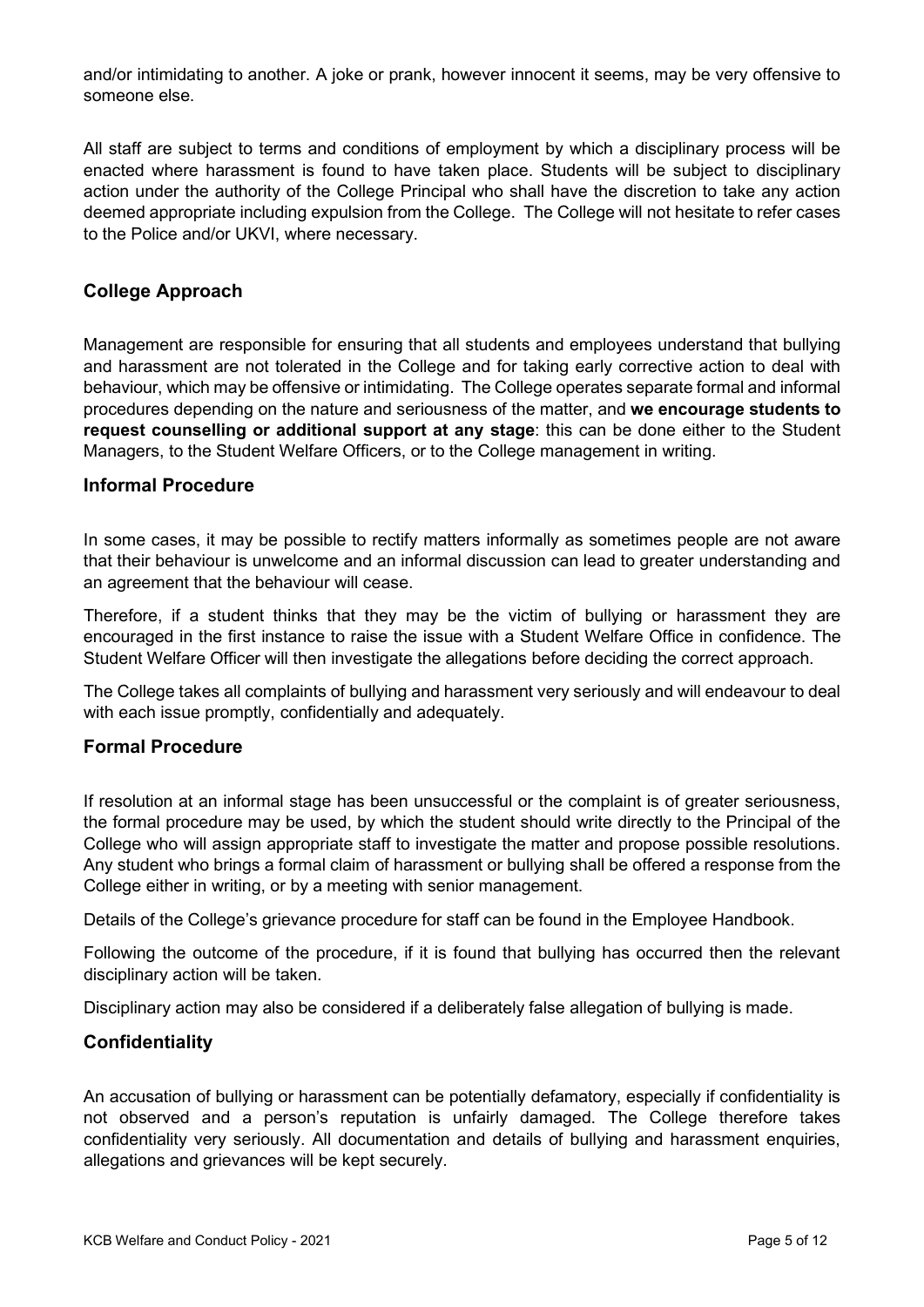#### <span id="page-5-0"></span>**Immigration Advice**

The College does not offer an immigration advisory service. We appreciate that a number of international students will experience problems with their visas during the course of their study, and that these issues may have serious impacts upon them. For this reason the College will only seek to provide academic advice and will always refer a student facing immigration problems to appropriate sources of specialist information:

#### UK Council for International Student Affairs (UKCISA):

#### [www.ukcisa.org.uk](http://www.ukcisa.org.uk/)

(Includes a help-line for international students, please see the web-site for details - UKCISA are highly recommended)

Citizens Advice: [www.citizensadvice.org.uk](http://www.citizensadvice.org.uk/)

Office of the Immigration Services Commissioner (OISC): <http://oisc.homeoffice.gov.uk/>

The government regulatory body for immigration advice - use this website to

- find an adviser (as opposed to a solicitor),
- check that they are qualified to give immigration advice, or
- complain about immigration advice given by a registered specialist.

#### Home Office/UKVisa and Immigration Agency Immigration Enquiry Bureau:

The Immigration Enquiry Bureau can provide information about the Immigration Rules' requirements for permission to stay and settlement in the UK.

For other UKVI enquiries, please refer to the Contact Directory: https:/[/www.gov.uk/contact-ukvi-inside-outside-uk](http://www.gov.uk/contact-ukvi-inside-outside-uk)

Students who are facing immigration problems must contact the College immediately. All documents must be kept and copies submitted to the College. Attendance at the College is permitted strictly on the condition that non-EEA 'Visa Nationals' have demonstrable leave to remain in the UK without restriction on studying at KCB. Students should be aware of their responsibility to keep the College updated regarding any changes to visa status or visa applications are under consideration.

Failure to provide updates and relevant documentation to the College may be considered as withholding information and in so doing, misrepresentation of immigration status. This may result in immediate suspension of authorisation to study at the College without a refund of any fees paid, ineligibility to receive a refund, and will be reported to the UK Visa and Immigration where appropriate.

The College strongly advises students who are involved in any kind of visa application to keep a **dedicated file of documents relating to their immigration cases**. The UKVI have been known to lose documents or deny receipt of them. We advise students to **keep a file with photocopies of all documents sent to and received from the UKVI**. Whenever posting documents to the UKVI keep proof of postage (this does not mean you need to send documents by courier; if you make an application by post the UKVI will take the date of application as the date of postage. If you send by courier, the date of application is the date of receipt of documents by the UKVI). Should you face any problems with the UKVI which may lead you to appeal against or otherwise contest a decision, it will greatly benefit you to have accurate records of all of your dealings with them.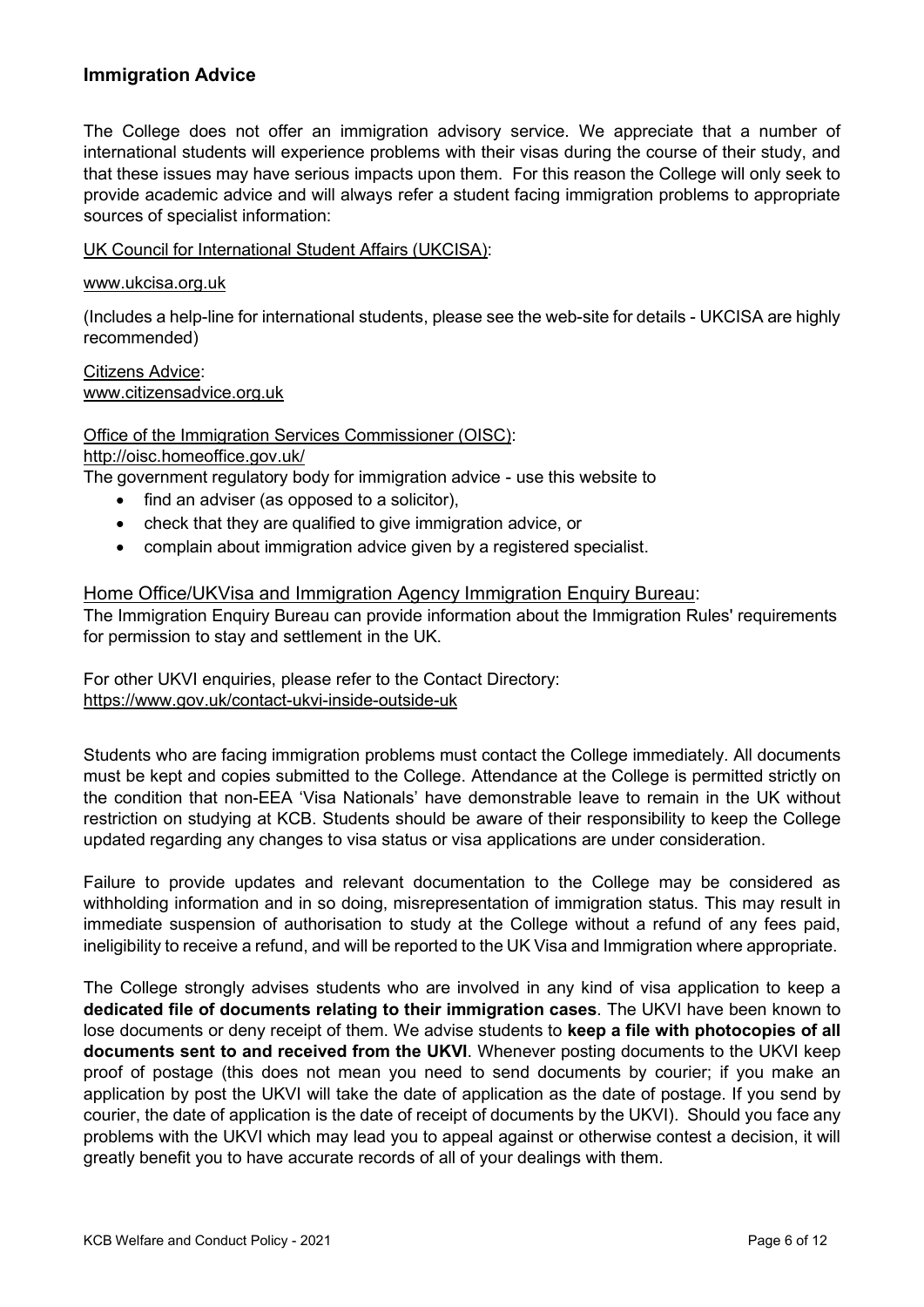**Judicial Reviews** - we would advise all students to think very carefully before committing to submit a Judicial Review against a visa refusal (or subsequent dismissal of Appeal). Our experience of Judicial Reviews is that they are extremely time-consuming and costly, and are only made where a student does not have extant right of appeal. This means that any student who has a Judicial Review under consideration will not be permitted to attend the College as they will not have leave to remain in the UK (without restriction on studying at KCB). If the review decision takes months to arrive, this will result in significant disruption to a course of study, and the College may not be able to offer sponsorship if the case is dismissed.

#### <span id="page-6-0"></span>**i - Student Conduct and Discipline**

All students are required to act with an appropriate level of conduct when in the College, representing the College, on College trips or when using facilities associated with the College off-campus.

Breaches of the expected level of student conduct which result in disciplinary action may include (though are not limited to):

- Assault, vandalism (including as regards computer usage), behaviour which can reasonably be interpreted as threatening
- Theft
- Sexual or Racial Harassment, or discriminatory behaviour in any form
- Vexatious complaints which are unfounded and malicious or mischievous (to be reasonably adjudged at the discretion of the Board of Governors)
- Disruption of classes, study, or legitimate use of College property or facilities by other students
- Use, possession, buying or selling of illegal drugs or other illegal intoxicating substances on College premises
- Possession, abuse or acting under influence of alcohol on College premises
- Any action likely to cause injury, whether wilfully or by negligence
- Failure to inform the College of any significant change in circumstances including (and with especial reference to) the disclosure of non-custodial criminal convictions (other than minor traffic offences)
- Misrepresentation of person, falsifying of documents, data or information (including, but not limited to: forging signatures or otherwise conspiring to produce incorrect attendance data; forging / counterfeiting / wilfully misusing College documentation). Please see below, "Misrepresentation"

We also wish to bring particular attention to:

- Breach of conditions of Visa, including:
- Non-attendance
- Failure to maintain contact details
- Failure to inform the College about changes / variations to Leave to Remain or immigration status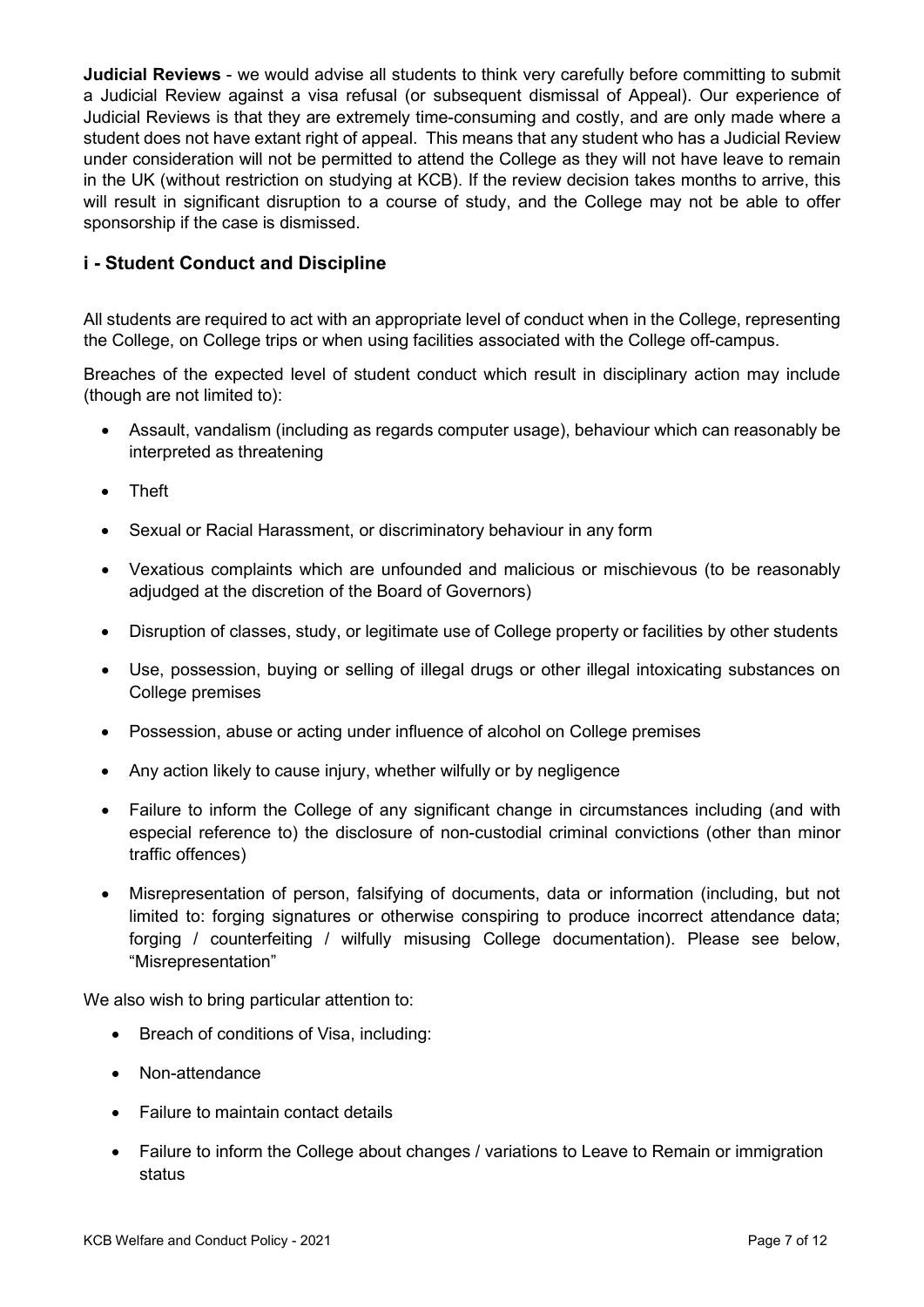• Failure to enrol on time, or to provide a sufficient explanation as to the reason for nonenrolment (with supporting documentation, where required).(Applies to Student Visa Sponsored students only, see below)

#### **Misrepresentation:**

The College will take the strongest possible action against any student found to have falsified or misused information or documentation about themselves or the College. This includes:

- Providing false information or documentation about prior learning, qualifications or work experience to the College
- Providing false personal or contact details, next of kin details
- Providing false documentation or information about immigration history or status
- Forging, counterfeiting, misusing of College documents; soliciting production of false or misleading documents, soliciting misuse of documents; failure to report production of a false document on one's behalf.

Being found guilty of any of the above offences would almost certainly oblige the College to report a student to the UKVI as a suspected breach of conditions of permission to stay in the UK (especially where there exists any suggestion that the documents might have been used for employment or work).

Where the College has documentary evidence that false documents have been produced, the named student will be required to give an explanation. The burden of proof will rest with the student.

The College will always meet our requirements and duties as a sponsor of international students- as a sponsor we are compelled to share all information regarding proven or reasonably suspected breaches in visa conditions to the UK Visa and Immigration without waiting for their request for information.

We will not hesitate to contact or share with information the Police, where appropriate. The College shall reserve the right to enact our own disciplinary actions separately from those taken by the Police or UK Visa and Immigration.

The College will aim to support genuine students, but information shared with the College but as regards certain matters (with particular reference to immigration) there is a **LIMIT TO THE EXTENT TO WHICH INFORMATION PROVIDED TO THE COLLEGE IS CONFIDENTIAL**. While our general policy is not to not share information with third parties, we are required to share certain information with the UK Government, the Police, the UK Visa and Immigration, the Courts, etc. Full details can be found in the "Information Policy".

#### <span id="page-7-0"></span>**ii - Disciplinary Procedure**

The College draws distinction between disciplinary matters which concern the conduct of students at the College, and those which relate to compliance and immigration matters for sponsored students. The College has far less use of discretion as regards students who are 'visa nationals' and under our sponsorship. We would like to draw specific attention to Disciplinary Compliance Offences relating to these students which include (but are not limited to):

#### **Disciplinary Compliance Offences**

• **Failure to enrol on time**, or to provide a sufficient explanation as to the reason for nonenrolment (with supporting documentation, where required). Please note that a student who is sponsored for immigration purposes as a Student visa is required to enrol during their enrolment period, as specified on their CAS letter (i.e., the period betweenCourse Start Date and Latest Permissible Date of Entry). Where a student is late in arriving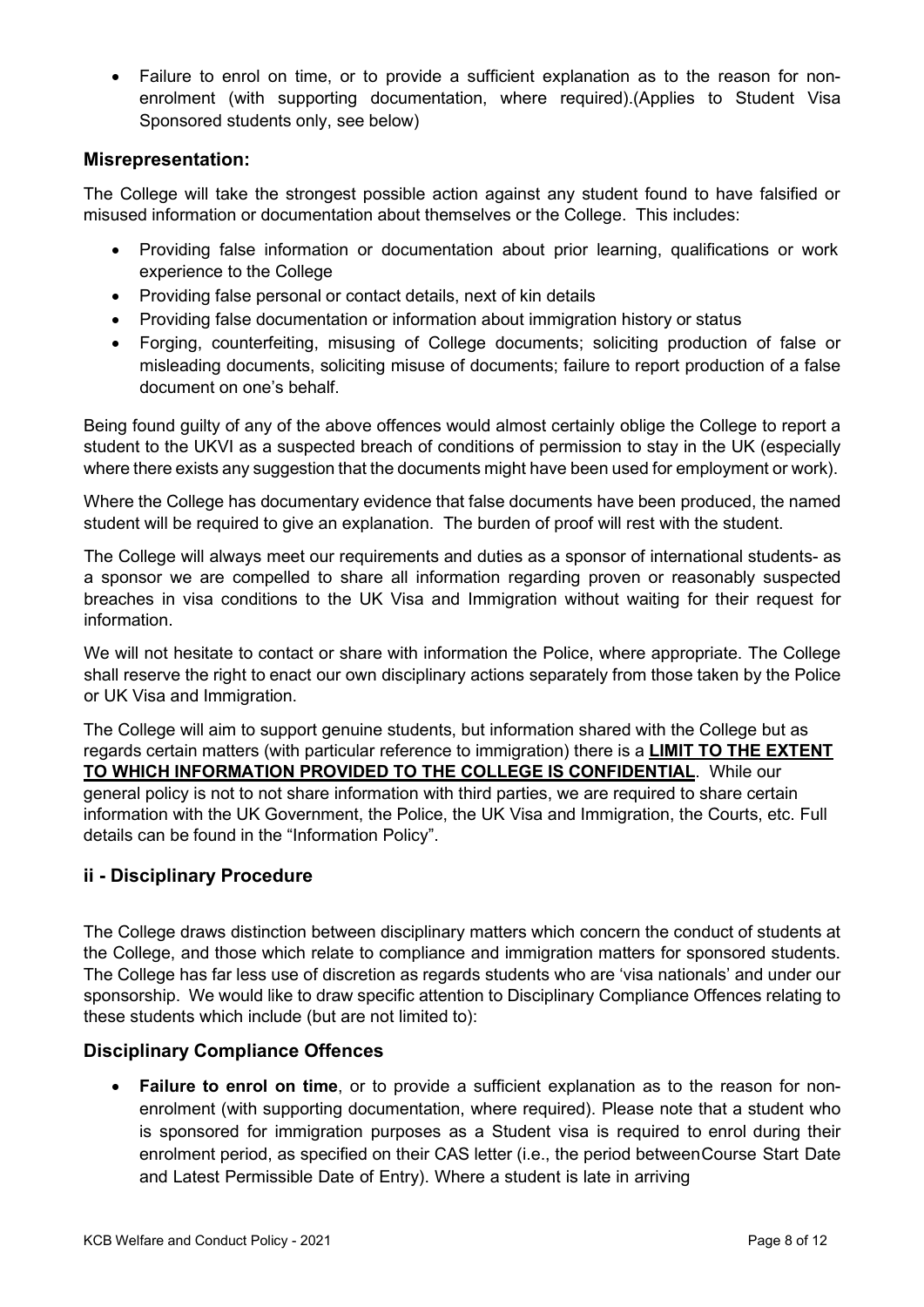the College will make strenuous attempts to contact them using the telephone and email addresses provided (there is often insufficient time to contact an overseas student by post,) and by any agent, overseas office or contact who assisted with the student's admission. Where a response is not promptly forthcoming the College is obliged to report the student to the UK Visa and Immigration as an unexplained non-arrival. **Where a student has been reported as an unexplained non-arrival, the College will summarily expel the student (without prior notification) who shall forfeit all fees paid** and the College reserves the right to pursue debts accrued for study not yet undertaken.

- **Non-attendance**, we wish to highlight that non-attendance is also a disciplinary offence and any student reported to the UK Visa and Immigration as having had their sponsorship terminated due to non-attendance or unsatisfactory attendance will concurrently be considered to have been expelled (without receiving separate notification of expulsion in addition to notification of compliance proceedings and, ultimately, of termination of sponsorship, as detailed in the attendance policy). The student shall forfeit all fees paid and the College reserves the right to pursue debts accrued for study not yet undertaken.
- **Failure to inform the College of changes, or provide documentary evidence relating to immigration status**. Whether wilfully or by negligence, where a student misrepresents their immigration status to the College, we reserve the right to expel the student. In such cases judgement will lie with the College Board of Governors who will determine from the evidence available the seriousness and extent of the breach of terms of sponsorship and student conduct. College management will also be required to judge whether a student must be reported to the UK Visa and Immigration. Where a student is reported to the UKVI they will be summarily expelled and forfeit fees paid to the College. Where a student has acted negligently the Board of Governors shall determine whether the student should face disciplinary action (which may still lead to expulsion and forfeiture of fees) or, where a student does not have existing leave to remain in the UK whether they will be considered ineligible for further sponsorship (which is distinct from expulsion because the student would still be permitted to attend further examinations and submit assessment from outside the UK).
- **Any breach of visa conditions leading to reporting to the UK Visa and Immigration** should be expected to lead concurrently to summary expulsion without prior warning and forfeiture of fees, at the discretion of the Board of Governors.

Where a disciplinary action falling under Compliance Offences does not lead to a report to the UKVI, or for any other disciplinary matter the College shall exercise our discretion to permit the student an opportunity to explain themselves and provide justification and/or documentary evidence. Where this is not forthcoming, or a student does not attend a scheduled meeting, or does not reply to requests to arrange a disciplinary meeting, or provides an explanation which is deemed irrelevant or insufficient by the College management, the College shall take disciplinary action:

In the most serious cases the student shall be expelled and concurrently reported to the UK Visa and Immigration / financial sponsors, etc. as is appropriate. Expulsion shall be considered appropriate where a student has engaged in one (or more of the following):

- criminal activity,
- acted in an aggressive, threatening or highly offensive or distressing manner, or wilfully damaged College property
- brought the College into disrepute through unfounded comments to the press, wider public or UK Visa and Immigration
- jeopardised the safety of staff or students
- misrepresentation of person or attendance data, or soliciting others to do the same
- repeated / ongoing failure or refusal to pay outstanding fees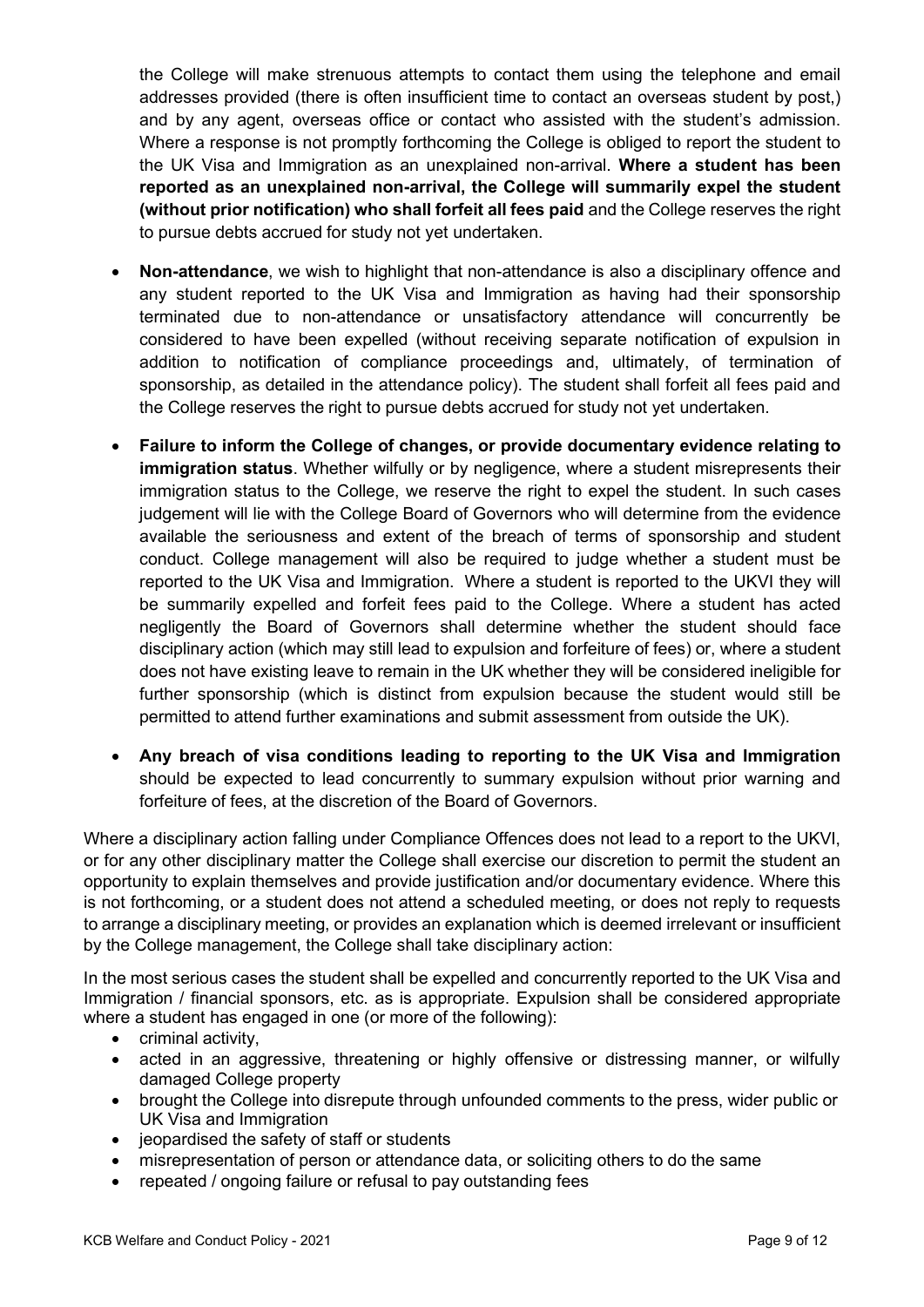<span id="page-9-1"></span>Where a student's offence does not warrant expulsion, disciplinary action shall be at the discretion of the management and will usually include a warning about future conduct, and that subsequent disciplinary offences are likely to lead to expulsion.

Where a student has been found to be in breach of the disciplinary code the College shall have recourse to measures including:

- recording the offence on the student's record
- informing the awarding body
- withholding references

#### <span id="page-9-0"></span>**Student Welfare Officer**

The College has Student Welfare Officers to provide the level of service required by our students, but within the means available to a smaller institution.

We encourage any student facing difficulties to initially take recourse to the Student Managers, but also recognise that students may face a range of more serious problems - especially those who have newly arrived in the UK.

The College has delegated two members of staff (one male, one female) as Student Welfare Officers, who will be available throughout the week, by appointment.

A central record of all cases requiring referral to a Student Welfare Officer shall be kept, with the highest seriousness given to the confidentiality of those involved.

Where Student Welfare Officers are not competent to deal with the matter, the College shall provide referral to professional or external help.

#### **Counselling**

The College is not able to offer a professional counselling service for students who may feel under pressure, suffer from mental health issues or experience crisis while they are in London. We would encourage students in such situations to ask the College for guidance, but primarily to take recourse to external help:

https:/[/www.samaritans.org/](http://www.samaritans.org/) - a service for people in distress, which can be contacted by phone, email, letter or by finding a local centre via the website

[http://www.studentsagainstdepression.org](http://www.studentsagainstdepression.org/) - a reference site for guidance and information

<http://www.ldan.org.uk/> - London Drugs and Alcohol Network

<http://www.talktofrank.com/> - advice and information about drugs

<http://www.thehavens.org.uk/> - a service for the victims of rape or sexual assault, with specialist centres

<http://www.bacp.co.uk/> - British Association for Counselling & Psychotherapy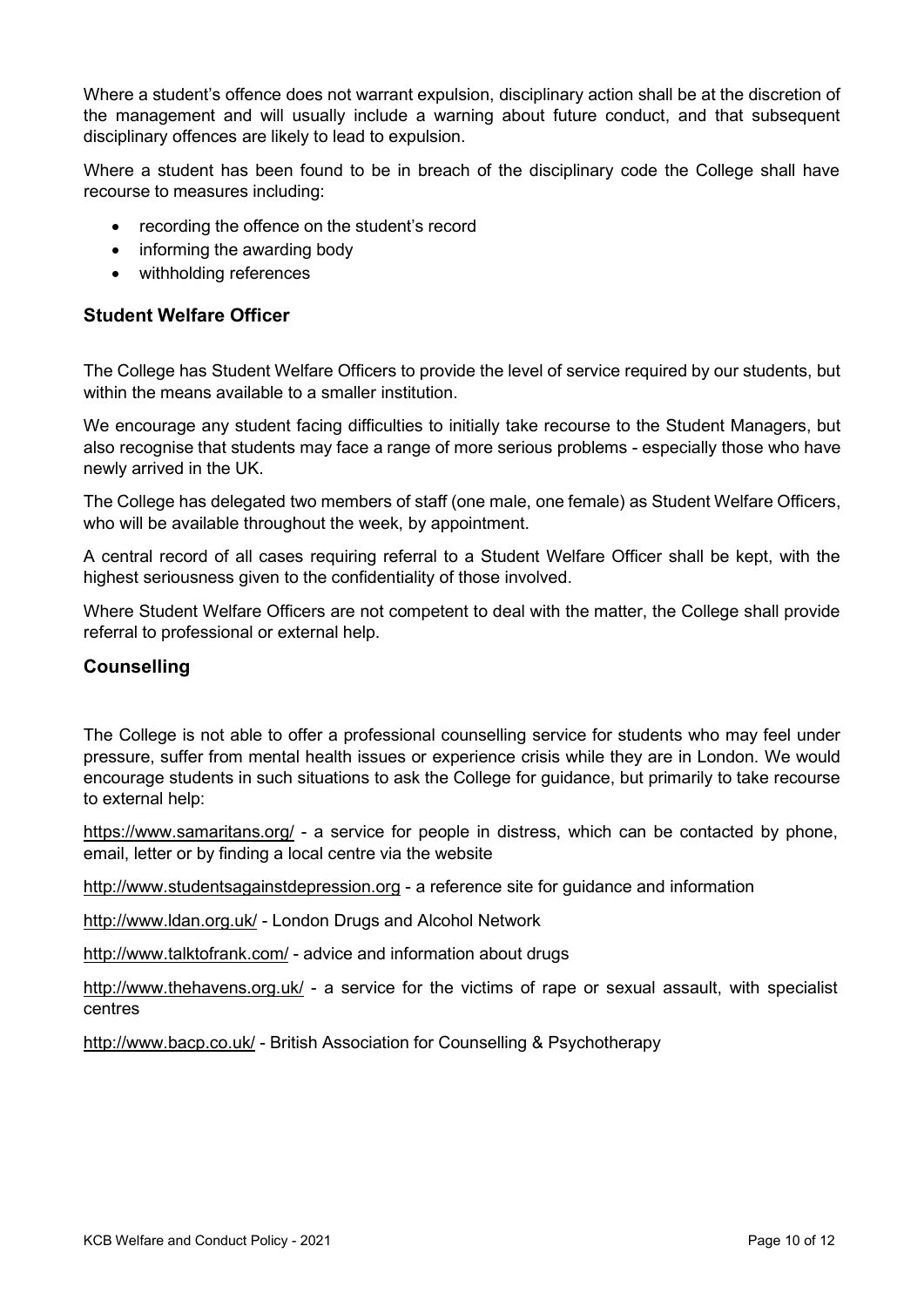#### **Useful Numbers / Websites; FAQs**

In addition to the Immigration Advice information given above, students may require assistance from:

#### [www.GOV.uk](http://www.gov.uk/)

the website of the UK Government - includes links to Health Services (including GP (doctor) and Dentist registration; student finance; transport; community; working

#### <http://www.tfl.gov.uk/>

Transport for London - includes timetables; Underground, Bus and National Rail Maps; Journey Planners; planned disruptions

<https://www.gov.uk/browse/visas-immigration/student-visas>

Home Office / UK Visa and Immigration

<http://www.nhs.uk/Pages/HomePage.aspx>

<https://www.nidirect.gov.uk/information-and-services/health-and-wellbeing>

This service can help you diagnose minor health issues and advise you when you are required to see a doctor. It is open 24 hours per day, seven days per week, including all holidays, and is free and confidential.

For general information (finding services - doctors / dentists / specialists, etc.) refer to the National Health Service.

#### [www.citizensadvice.org.uk](http://www.citizensadvice.org.uk/)

Citizens Advice Bureau is an independent charity whose purpose is to offer free and confidential information on financial, legal and consumer matters. In certain circumstances they may be able to negotiate on your behalf or represent you in legal matters.

#### <span id="page-10-0"></span>**Student Handbook**

The College provides a Student Handbook which contains general information about the College and student life. Students have access to all student and programme handbooks/Specification on the Student Web portal after registration.

Module Descriptors are given to students after enrolment and contain all relevant course information (module content and assessment methods, reading lists, etc.)

#### <span id="page-10-1"></span>**Student Property**

The College strives to maintain a safe and secure site for students and staff, but expect staff, students and visitors to take responsibility for any possessions they bring on site. The College does not provide secure holding facilities and advises staff, students and visitors not to bring valuable possessions onto the property. All possessions must be kept with their owner at all time (as is the case in the whole of central London) to avoid theft or possible security alerts.

Where loss or suspected theft of property is reported to the College we will do what we can to assist - including by the use of on-site CCTV. Where theft is identified the College reserves the right to contact the Police and/or enact disciplinary procedures against the culprit.

The College would like to bring particular attention to the use of laptop computers on our site, as these are typically the most expensive item a student would bring. The College will not accept liability for loss or damage to laptops, whether by electrical damage or misuse.

The College will not accept liability for loss or damage to student property.